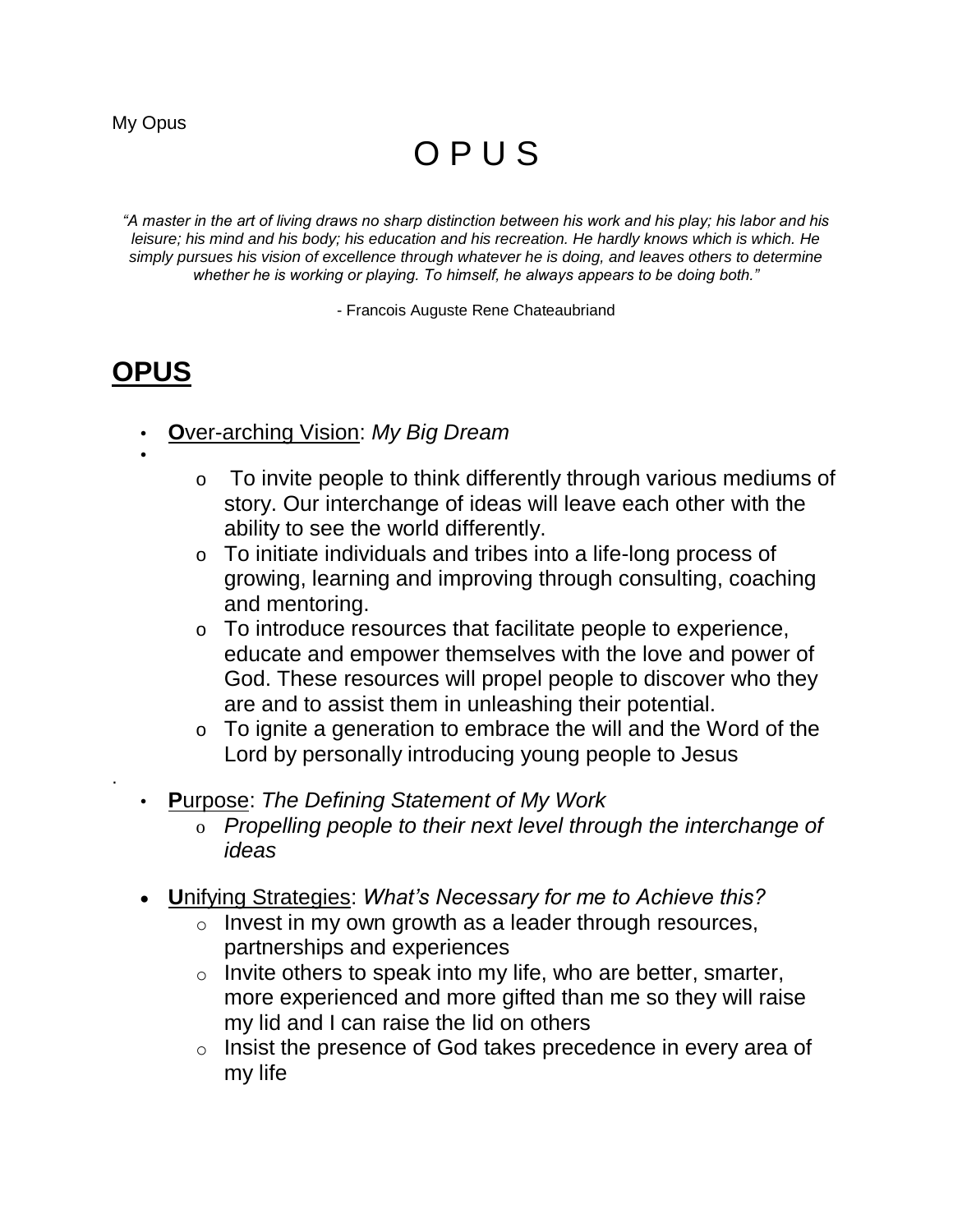- $\circ$  Invest in relationships. This includes, mentors, family, colleagues, volunteers, parishioners and fans
- $\circ$  Invent resources that add value to students and those that work with students
- **S**corecard for Significance: *How do I know I'm hitting my target?*
	- $\circ$  Invest in my own growth as a leader through resources, partnerships and experiences
		- I'm being mentored (gain insight)
		- I'm being educated (gain knowledge)
		- I'm being engaged (conferences or coaching resources) (gain ideas and impartation)
	- $\circ$  Invite others to speak into my life, who are better, smarter, more experienced and more gifted than me so they will raise my lid and I can raise the lid on others
		- I'm regular meeting with a mentor that is further along than I am
			- Have multiple mentors (not everyone can play catch in the yard)

Push myself into newer circles

Mentor my replacements

- o Insist the presence of God takes precedence in every area of my life
	- Create a vent in my day that God can take over
		- Regular be alone in nature with God
		- Read and pray daily
		- Emphasize that I am a spiritual being
- o Invest in relationships. This includes mentors, family, colleagues, volunteers, parishioners and fans
	- **Have 360 degree meetings** 
		- Pastor/mentor bi-weekly
		- Other youth pastors bi-weekly
		- Volunteers and students daily
		- Blog weekly
		- Interact daily (Fb and Twitter)
- o Invent resources that add value to students and those that work with students

Create resources (books), teachings (sermons), coaching (one on one coaching), and training (mastermind groups).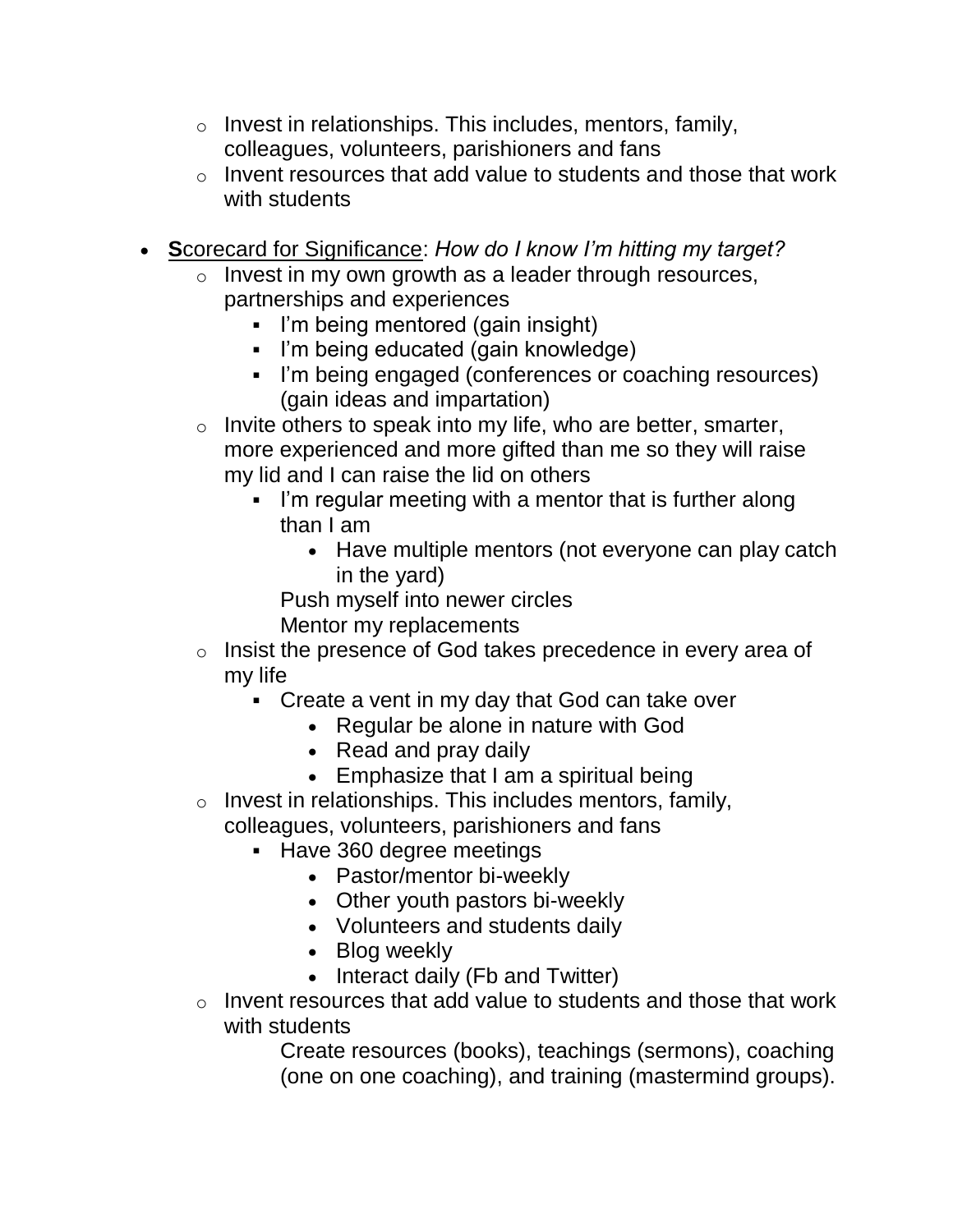Six Pack

#### **Worldview-What I believe**

**God-** I believe God is a good God and in a good mood **Grace-**I believe we can do all things through God that

strengthens us

**Process-** I believe that we are constantly, continually and consistently becoming

Love- I believe love is the glue that holds the world together

**The Word-** I believe God still speaks and His secrets belong to our children and us forever

**Community-** I believe it's no fun going at life alone

**Wholeness-** I believe the goal of Christianity is not salvation but wholeness

**Discipline-** I believe in stewarding our time, finances, bodies and energy

**Fun**-I believe fun is not an activity but an attitude

**Responsibility-** every thing and everyone we encounter should be better because we were there

#### **Identity-Who I am**

**A son**- Who God foreknew and adopted

**An innovator**- I was created to create

 **A lover**- my love for God will be reflected in my love for my family and my fellow man

 **A father**- I am responsible for and to my family morally, financially, and spiritually

 **A leader**- I have embraced the responsibility to serve the world **A hard worker**- I can solve any issue with enough time and

effort

**A writer**- I can creatively entertain and enlighten through my

words

 **A speaker**- I can engage and inform any crowd or individual **A pastor**- I'm called to continue in the ways of the Levites in

bringing my community closer to God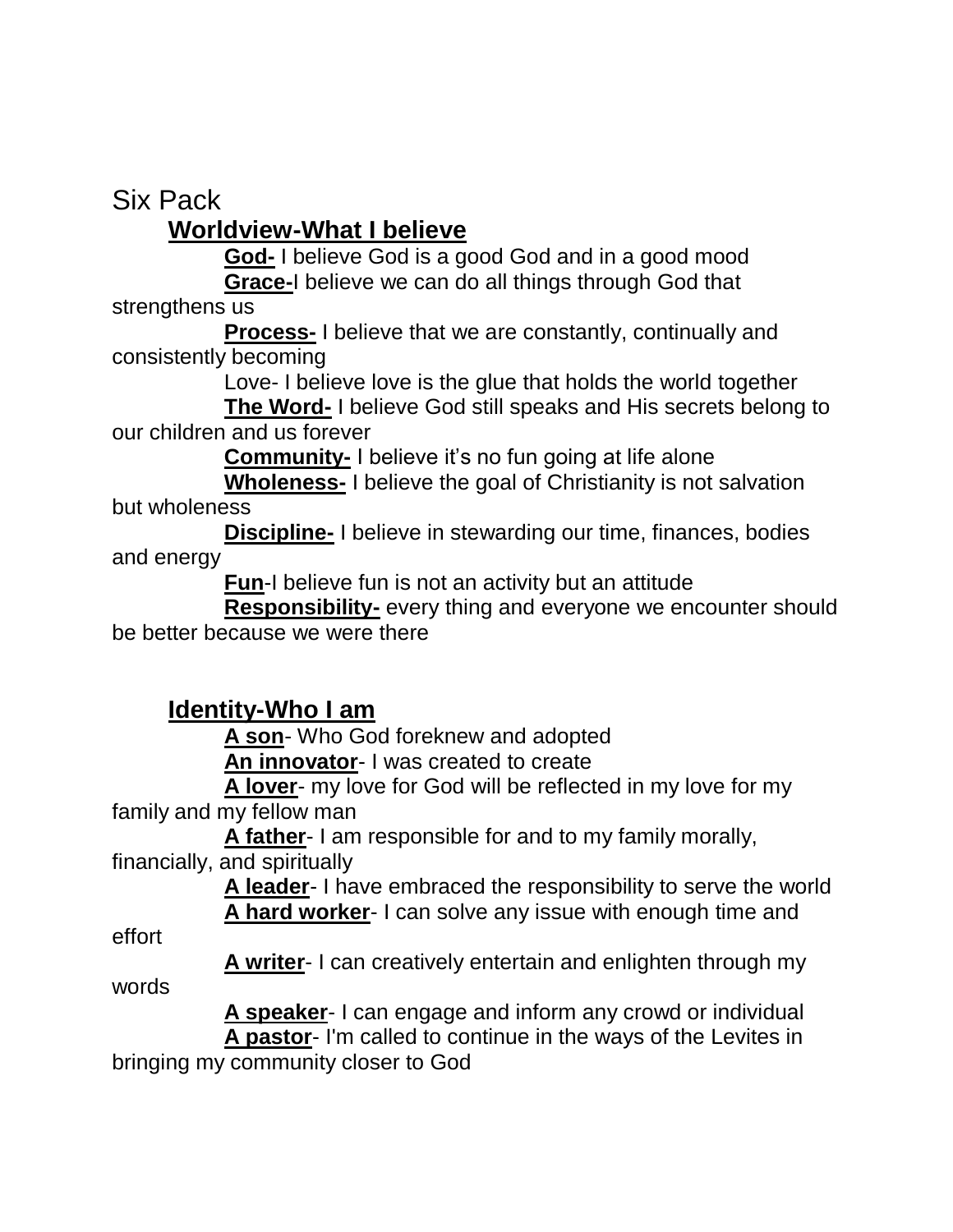**A facilitator**- through networking and consulting, I can take individuals and organizations to their next level

## **Principles-What I value**

**Creativity-"**Creativity can solve almost any problem. The creative act, the defeat of habit by originality overcomes everything." – George Louis

**Hard Work-**Nothing will work unless you do- John Wooden **Freedom-**Where the spirit of the Lord is… II. Cor 3:17 **Responsibility**- I'm responsible –Rudy Guiliani

**Curiosity-** "Iron rusts from disuse; water loses its purity from stagnation ... even so does inaction sap the vigor of the mind. –Da Vinci

**Community-** It takes a village to raise a child -Old African Proverb

**Passion-** Set yourself on fire and people will come for miles to watch you burn-John Wesley

**Laughter-** A cheerful heart is good medicine, but a crushed spirit dries up the bones Proverbs 17:22

**Competition-**It's a lot of pressure. But some kids look for that type of pressure. That's when the greatness comes. –Michael Jordan

**Preparation-** Most people overestimate the importance of events and underestimate the power of process-John Maxwell

## **Passion-What I love**

Mentoring-I want to show you the way Leading-I want to guide you on your way Dreaming-I want to imagine new ways Inventing-I want to make new ways Collaborating- I want to share the way Strengthening-I want a better way Learning-I want to know all the ways Winning-I want to find the best way first Resting- I want to enjoy the way Playing-I'm going to have a blast every step of the way

#### **Purpose-Why I live and work**

Serve-like Jesus Strengthen-like Paul Empower-like Jethro Inform-like Samuel